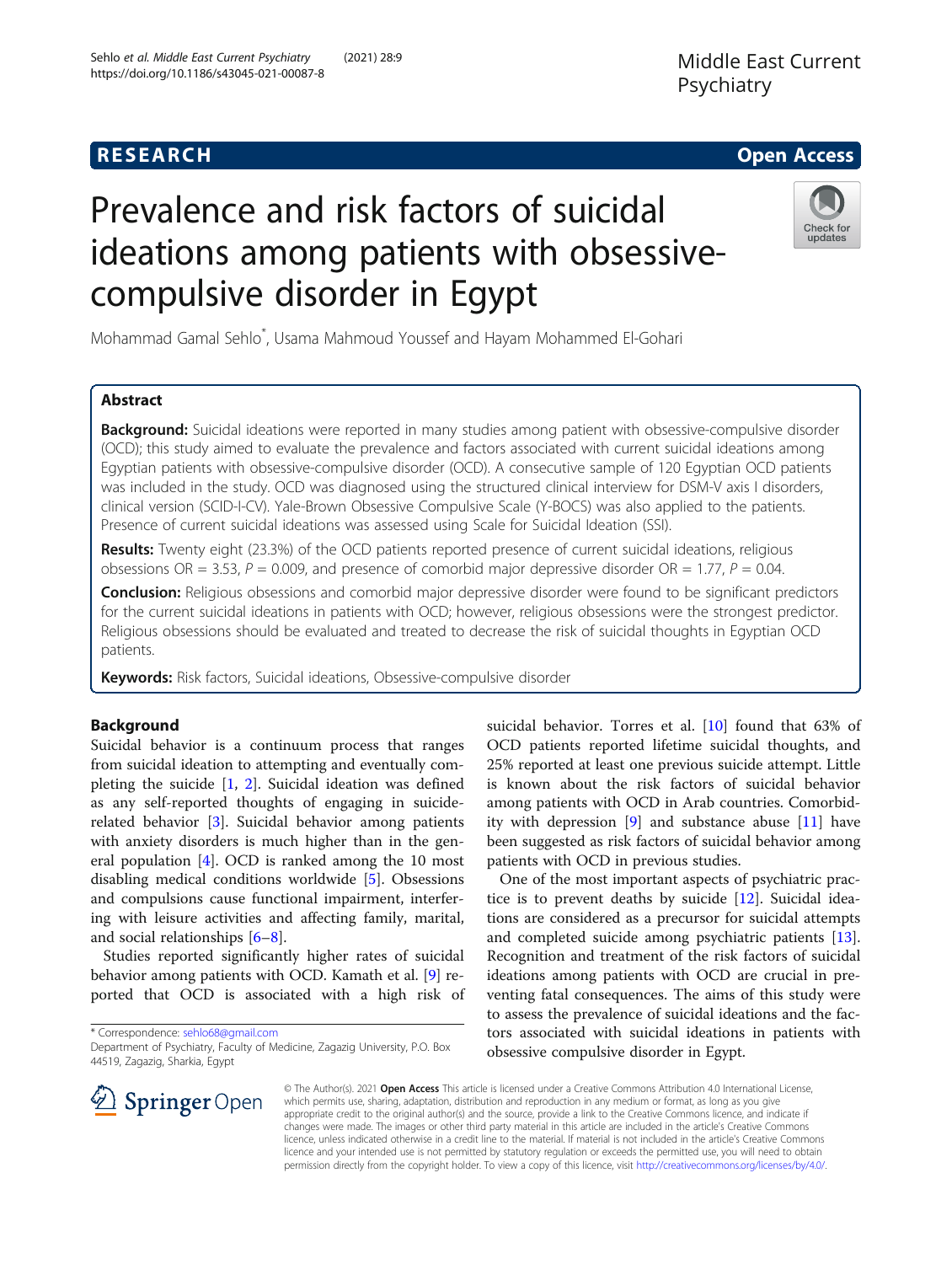#### Methods

#### Participants

A sample of 120 consecutive patients with obsessivecompulsive disorder (OCD) was included in this crosssectional study. The patients were recruited from the outpatient clinic of the Psychiatry Department, Zagazig University Hospital, Zagazig, Egypt, between January 2019 and October 2019. Both male and female patients aged 18 to 60 years old were included in the study. Exclusion criteria are any medical or psychiatric comorbidity. The sample was categorized into 2 groups, those with current suicidal ideations (group I) and those without current suicidal ideations (group II), by using the Scale for Suicidal Ideation (SSI).

#### Measures

Sociodemographic form is composed of questions related to personal characteristics of patients (age, gender, education, marital status, employment status family history of OCD, and disorder duration).

The Structured Clinical Interview for the DSM axis Ι disorders, clinical version (SCID-I-CV) was used to confirm the diagnosis OCD and to diagnose other Axis I comorbid disorders [\[14\]](#page-4-0).

Yale-Brown Obsessive Compulsive Scale (Y-BOCS) was used to measure the presence and severity of obsessions and compulsions. The Y-BOCS is considered the "gold standard" for assessing symptom severity [\[15\]](#page-4-0). The Y-BOCS is divided into two sections; the first section is a checklist of obsessions and compulsions. The second section contains 12 questions about the severity of obsession-compulsive symptoms. Responses are made on a Likert scale from 0 (no symptoms) to 4 (extreme symptoms) with higher scores indicating greater severity. The first ten items assess the time spent, the degree of distress and interference, and the perceived resistance to and control over obsessions and compulsions. The sum of the 10 severity items yields three scores: an obsession severity score (range =  $0-20$ ), a compulsion severity score (range =  $0-20$ ), and a total score (range =  $0-40$ ). The Y-BOCS also contains two additional items that measure important features of OCD; item 11 measures the degree to which the respondents recognized that their obsessions and compulsions are unreasonable or senseless, and item 12 measures the extent to which respondents avoid doing things, going places, or being with people because of their obsessions and compulsions. Psychometric estimates of the Y-BOCS suggest excellent reliability and validity [[16,](#page-4-0) [17\]](#page-4-0).

Scale for Suicidal Ideation (SSI) was used to assess the suicidal ideations in patients with OCD; the SSI is a clinician rating scale with a semi-structured interview format [[18\]](#page-4-0), with established reliability and validity [\[19](#page-4-0)]. This 19-item scale evaluates intensity of the patient's active suicide desire, specific plans for suicide, passive suicide desire, and previous suicide attempts. Each item consists of three choices graded according to the intensity of the suicidality and rated on a 3-point scale ranging from 0 to 2. Higher scores are related to severe suicidal ideation. A total SSI score equivalent to 6 or more was considered as a cutoff point for clinically significant suicidal ideations as suggested in a previous study on adult suicidality [[20](#page-4-0)]. We used this cutoff point to evaluate the presence of suicidal ideations.

Previous history of suicide attempts, defined as an act of deliberate self-destructive behavior with the intension of ending one's life, was assessed retrospectively by asking the patients directly "Have you ever attempted suicide?"

#### Statistical analysis

The data were analyzed using the Statistical Package for the Social Sciences (SPSS Inc., Chicago, IL, USA), version 20. Descriptive data were analyzed using means, standard deviation, and percentages. T test was used to compare quantitative parameters. Regression methods were used to develop predictive models. A  $P$  value  $< .05$ was considered to indicate statistical significance.

#### Results

#### Demographic and clinical characteristics of study participants

Of the 120 OCD patients, 28 (23.3%) were found to have current suicidal ideations. There were no statistically significant differences between the OCD patients with current suicidal ideations (group I) and those without current suicidal ideations (group II) in terms of age, gender, years of education, duration of OCD, employment status, marital status, family history of OCD, and total Y-BOCS mean score. There was a significant increase in the number of previous hospitalizations, the number of patients diagnosed with major depressive disorder, and patients with past suicidal attempts in group I compared with group II ( $P = < 0.001$ , 0.01, and 0.02 respectively). Also, there was a significant increase in the number of patients with religious obsessions in group I compared with group II  $(P = 0.03)$  (Tables [1](#page-2-0) and [2\)](#page-3-0).

#### Results of regression analysis

Using logistic regression for the whole sample, we found that presence of religious obsessions was the strongest predictor for current suicidal ideations, with 3 times increased risk for suicidal ideations (OR =  $3.53$ , CI = 1.96–5.11,  $P = 0.009$ ), and presence of comorbid major depressive disorder was also a significant predictor for current suicidal ideations, with 1.5 times increased risk for suicidal ideations  $(OR = 1.77, CI = 1.21-3.86, P =$ 0.04) (Table [3\)](#page-3-0).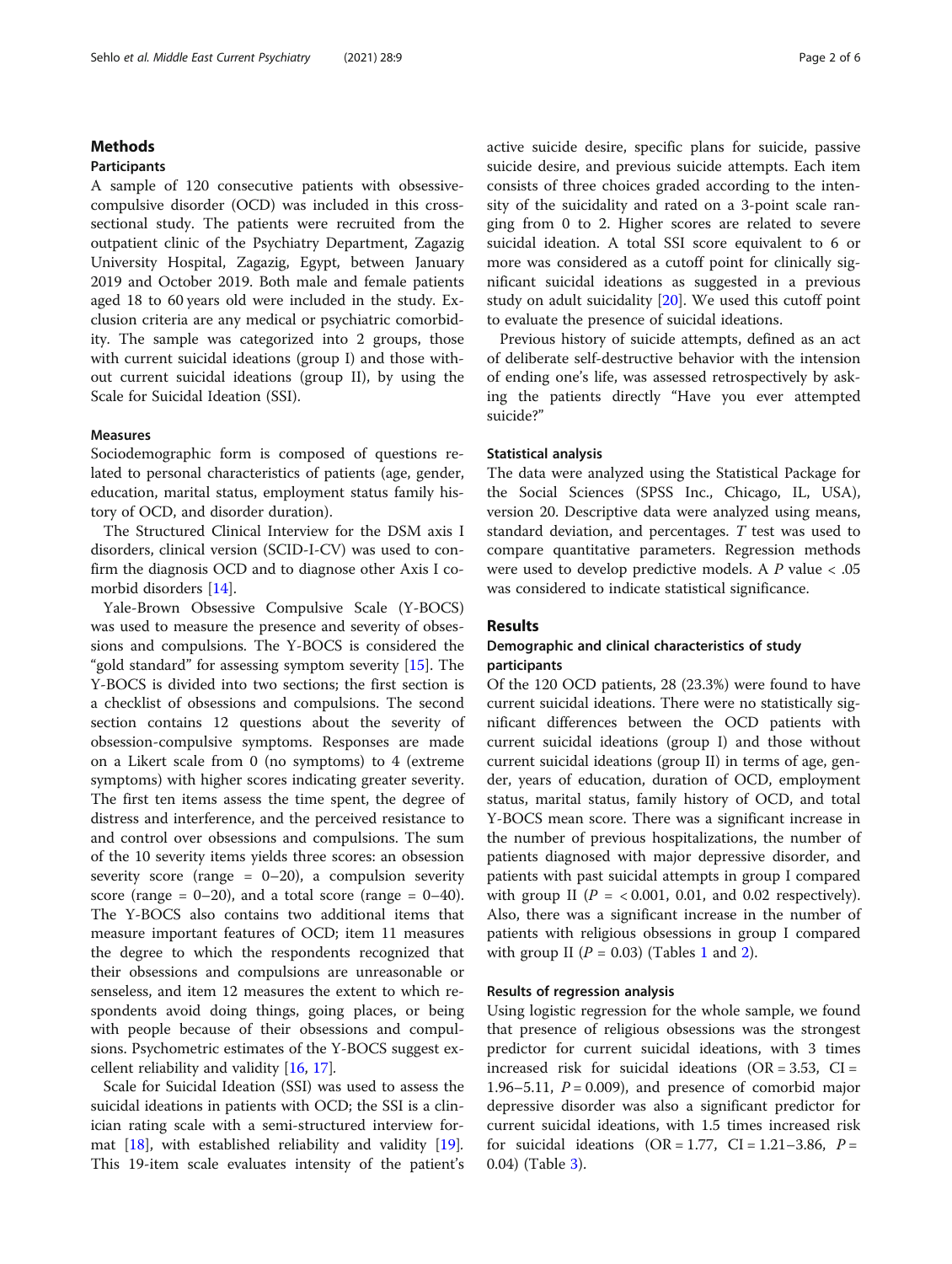<span id="page-2-0"></span>

|  |  |  | <b>Table 1</b> Demographic and clinical characteristics of OCD patients with and without current suicidal ideations ( $n = 120$ ) |
|--|--|--|-----------------------------------------------------------------------------------------------------------------------------------|
|--|--|--|-----------------------------------------------------------------------------------------------------------------------------------|

| Variable                            | With suicidal ideations ( $N = 28$ ) |       | Without suicidal ideations ( $N = 92$ ) |       | Significance |                  | CI (95%)       |
|-------------------------------------|--------------------------------------|-------|-----------------------------------------|-------|--------------|------------------|----------------|
|                                     | М                                    | SD    | М                                       | SD    | t            | p                |                |
| Age                                 | 34.78                                | 5.99  | 36.69                                   | 7.52  | $-0.92$      | 0.3              | $-6.06 - 2.24$ |
| Education (in years)                | 12.94                                | 4.72  | 12.01                                   | 5.13  | 0.64         | 0.5              | $-2.01 - 3.90$ |
| Duration of OCD (in years)          | 7.94                                 | 2.79  | 6.59                                    | 3.21  | 1.49         | 0.1              | $-0.46 - 3.17$ |
| Number of previous hospitalizations | 5.22                                 | 2.13  | 3.03                                    | 1.76  | 3.90         | < 0.001          | $1.06 - 3.31$  |
|                                     | ${\cal N}$                           | $\%$  | ${\cal N}$                              | $\%$  | $\chi^2$     | $\boldsymbol{p}$ |                |
| Gender                              |                                      |       |                                         |       |              |                  |                |
| Female                              | 13                                   | 46.40 | 47                                      | 51    | 0.19         | 0.6              |                |
| Male                                | 15                                   | 53.60 | 45                                      | 49    |              |                  |                |
| Employment status                   |                                      |       |                                         |       |              |                  |                |
| Employed                            | 20                                   | 71.42 | 64                                      | 69.56 | 0.04         | 0.8              |                |
| Unemployed                          | 8                                    | 28.58 | 28                                      | 30.44 |              |                  |                |
| Marital status                      |                                      |       |                                         |       |              |                  |                |
| Married                             | 20                                   | 71.42 | 74                                      | 80.43 | 0.49         | 0.4              |                |
| Single                              | 5                                    | 17.85 | 11                                      | 11.95 |              |                  |                |
| Divorced                            | $\overline{2}$                       | 7.15  | 3                                       | 3.27  |              |                  |                |
| Widowed                             | $\mathbf{1}$                         | 3.58  | $\overline{4}$                          | 4.35  |              |                  |                |
| Family history of OCD               | 7/28                                 | 25    | 22/92                                   | 23.91 | 0.01         | 0.9              |                |
| Axis-I co morbidity                 |                                      |       |                                         |       |              |                  |                |
| Major depressive disorder           | 14/28                                | 50    | 23/92                                   | 25    | 6.29         | 0.01             |                |
| Generalized anxiety disorder        | 6/28                                 | 21.42 | 16/92                                   | 17.39 | 0.23         | 0.6              |                |
| Panic disorder                      | 1/28                                 | 3.58  | 2/92                                    | 2.17  | 0.17         | 0.6              |                |
| Past suicidal attempts              | 4/28                                 | 14.28 | 3/92                                    | 3.26  | 4.75         | 0.02             |                |

### **Discussion**

In the current study, 28/120 (23.3%) were found to have current suicidal ideations. This in line with other studies that reported 27% [19] increased likelihood of current suicidal ideations in patients with OCD. Chaudhary et al. and Breet et al. reported 52% and 51.8% of suicidal ideations respectively among OCD patient; they used different tools for suicide estimations such as Columbia suicide severity rating scale (CSSRS) [\[21,](#page-4-0) [22\]](#page-4-0).

In agreement with the literature, many studies reported that major depression is strongly associated with suicidal ideations among patients with OCD [\[9](#page-4-0), [21](#page-4-0), [23](#page-4-0)–[27](#page-4-0)]. In contrast, Apter et al. reported inverse relationship between depression and suicidal behavior in a group of adolescents suffering from OCD, but the OCD patients that were included in our study were adults. So treatment of comorbid depression is important to decrease the risk of suicide among patients with OCD [[28](#page-4-0)].

The most important finding in the present study was that the presence of religious obsessions was the strongest predictor for the current suicidal ideations among Egyptian Muslim patients with OCD. In Egypt, where this study was carried out, a predominantly Islamic society is governed by traditional cultural and Islamic values [[29\]](#page-4-0), so religious obsessions are extremely painful and stressful than other subtype obsessions in this society; this is on line with a recent Egyptian study that reported similar results [\[30\]](#page-4-0).

Torres et al. reported that symptoms from the sexual/ religious dimension were the most consistent with all aspects of suicidal behavior among patients with OCD, and also, Kamath et al. [\[9](#page-4-0)] reported that religious symptoms were the only ones significantly associated with suicide among patients with OCD. Chaudhary et al. reported that suicidality was found to be maximum in those with symptoms of cleanliness and contamination (57%) followed by religious obsessions (45%), sexual obsessions (33%), repeated rituals (31%), and other obsessions like need to touch and ask (26%) respectively. This result can be explained by the different culture and suicide religious believes [[10](#page-4-0), [21](#page-4-0), [31](#page-4-0), [32](#page-5-0)].

Balci and Sevincok [\[27\]](#page-4-0) found that Muslim OCD patients with suicidal ideations tended to have more religious obsessions than patients without suicidal ideations but this difference failed to reach a significance; this may be due to their small sample size.

Similar to the results of the current study, Balci and Sevincok found that the severity of depression differed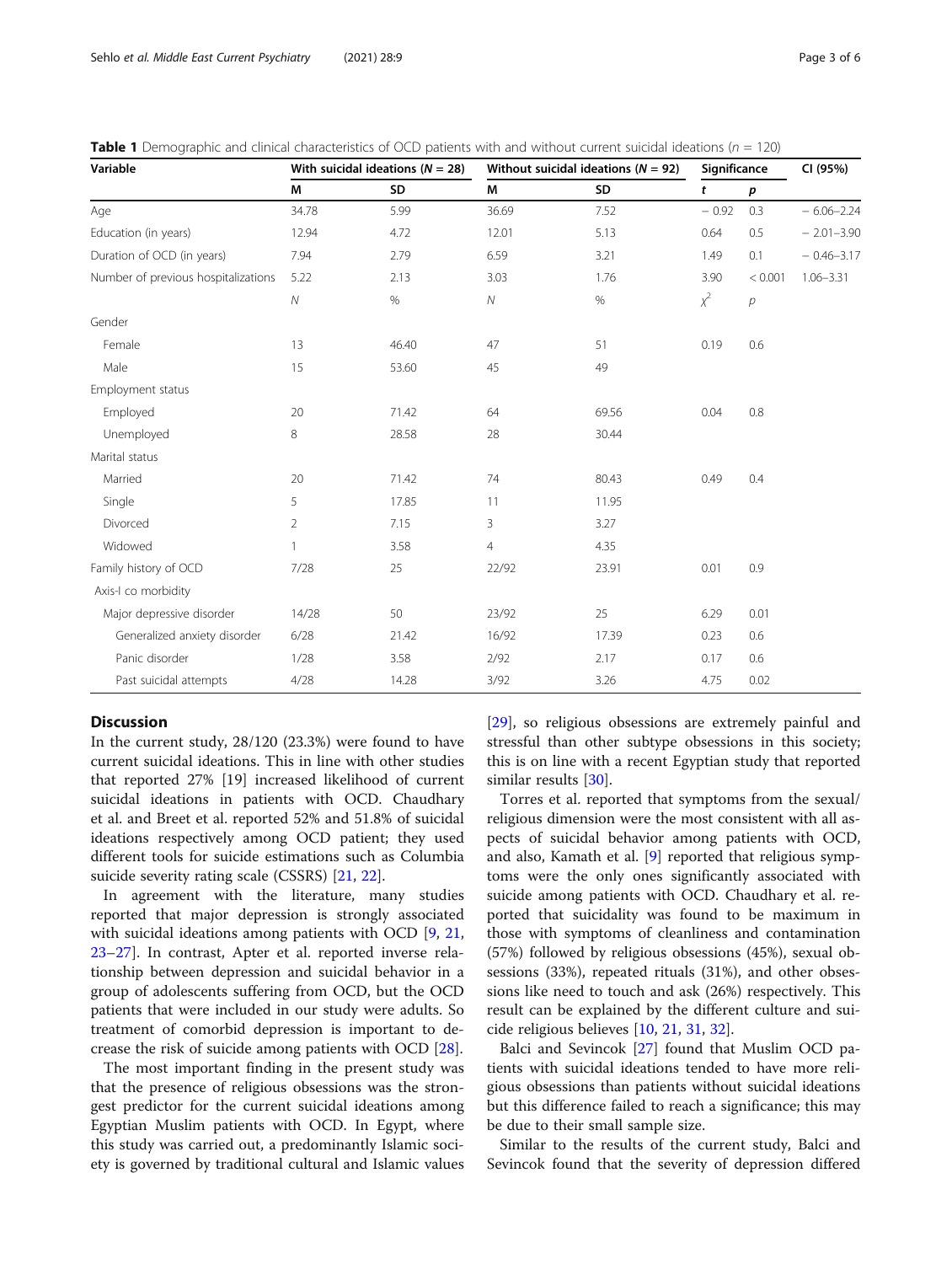| Variable           | With suicidal ideations ( $N = 28$ ) |         | Without suicidal ideations ( $N = 92$ ) |             | Significance |                  | CI (95%)      |
|--------------------|--------------------------------------|---------|-----------------------------------------|-------------|--------------|------------------|---------------|
|                    | M                                    | SD      | M                                       | SD          | t            | p                |               |
| Total Y-BOCS       | 27.61                                | 3.32    | 26.69                                   | 4.13        | 0.81         | 0.4              | $3.91 - 8.22$ |
|                    | ${\cal N}$                           | $\%$    | ${\cal N}$                              | $\%$        | $x^2$        | $\boldsymbol{p}$ |               |
| Obsessions         |                                      |         |                                         |             |              |                  |               |
| Contamination      | 9                                    | 32.1    | 31                                      | 33.7        | 0.02         | 0.8              |               |
| Aggressive         | 3                                    | 10.6    | 11                                      | 12          | 0.03         | 0.8              |               |
| Sexual             | 4                                    | 14.1    | 15                                      | 16.5        | 0.07         | 0.7              |               |
| Hoarding           | $\overline{2}$                       | 7.7     | $\overline{7}$                          | 7.6         | 0.01         | 0.9              |               |
| Religious          | 8                                    | 28.5    | 11                                      | 12          | 4.45         | 0.03             |               |
| Symmetry           | $\mathbf{1}$                         | 3.5     | 8                                       | 8.6         | 0.81         | 0.3              |               |
| Somatic            | 1                                    | 3.5     | 9                                       | 9.6         | 1.08         | 0.2              |               |
| Miscellaneous      | $\mathbf 0$                          | $\circ$ | $\mathbf 0$                             | $\mathbf 0$ | 0            | $\circ$          |               |
| Compulsions        |                                      |         |                                         |             |              |                  |               |
| Cleaning           | 9                                    | 32.1    | 31                                      | 33.7        | 0.02         | 0.8              |               |
| Checking           | 6                                    | 21.3    | 15                                      | 16.5        | 0.39         | 0.5              |               |
| Ritualistic        | 6                                    | 21.3    | 18                                      | 19.3        | 0.05         | 0.8              |               |
| Counting           | $\overline{4}$                       | 14.1    | 13                                      | 14.3        | 0.01         | 0.9              |               |
| Arranging/ordering | $\mathbf{1}$                         | 3.5     | 8                                       | 8.6         | 0.81         | 0.8              |               |
| Hoarding           | $\overline{2}$                       | 7.7     | $\overline{7}$                          | 7.6         | 0.01         | 0.9              |               |
| Miscellaneous      | $\mathbf 0$                          | $\circ$ | $\mathbf{0}$                            | $\mathbf 0$ | 0            | $\circ$          |               |

<span id="page-3-0"></span>**Table 2** OCD clinical characteristics comparison between OCD patients with and without current suicidal ideations ( $n = 120$ )

Total Y-BOCS Yale-Brown Obsessive Compulsive Scale

significantly between patients who have suicide ideations and those who have not, but they found that the aggressive obsessions were the most predictors of suicide among OCD, that result was not in line with the current one, and it can be explained by the small sample size of their study [[27\]](#page-4-0).

Another study by Velloso et al. reported correlation between suicide phenomenon and religious dimension of OCD symptoms [[33\]](#page-5-0).

So searching for presence of religious obsessions among Arab Muslim patients with suicidal ideations suffering from OCD is mandatory, and cognitivebehavioral therapy is essential to resolve the marked stress associated with the religious obsessions, and subsequently, this will decrease these obsessions.

The current study has a number of limitations. The study is cross-sectional, and longitudinal studies are required to prove causality. Also, we did not assess other variables that may be associated with suicidal ideations among patients with OCD such as personality traits, past history of childhood trauma, and substance abuse. Despite these limitations, to our knowledge, this study is

| Dependent variable                                                                   | Model                                        | Independent variables            | B            | P             | Odds ratio    | 95% CI        |
|--------------------------------------------------------------------------------------|----------------------------------------------|----------------------------------|--------------|---------------|---------------|---------------|
| Presence of current suicidal ideations                                               | $R^2 = 0.58$<br>$x^2 = 24.78$<br>$P = 0.006$ | Presence of religious obsessions | 0.58<br>0.87 | 0.009         | 3.53          | $1.96 - 5.11$ |
|                                                                                      | Comorbid major depressive disorder<br>0.28   |                                  | 0.04         | 1.77          | $1.21 - 3.86$ |               |
|                                                                                      |                                              | OCD severity (*Total Y-BOCS)     | 0.09         | 0.7           | 0.87          | $0.71 - 1.01$ |
| Duration of OCD<br>Number of previous hospitalizations<br>Previous suicidal attempts | 0.10                                         | 0.8                              | 0.89         | $0.60 - 1.01$ |               |               |
|                                                                                      |                                              |                                  | 0.06         | 0.6           | 0.86          | $0.68 - 1.00$ |
|                                                                                      |                                              |                                  | 0.12         | 0.6           | 0.91          | $0.72 - 1.03$ |

 $\infty$  of current suicidal ideations among patients with  $\overline{OCD}$  (N = 120).

\* Total Y-BOCS Yale-Brown Obsessive Compulsive Scale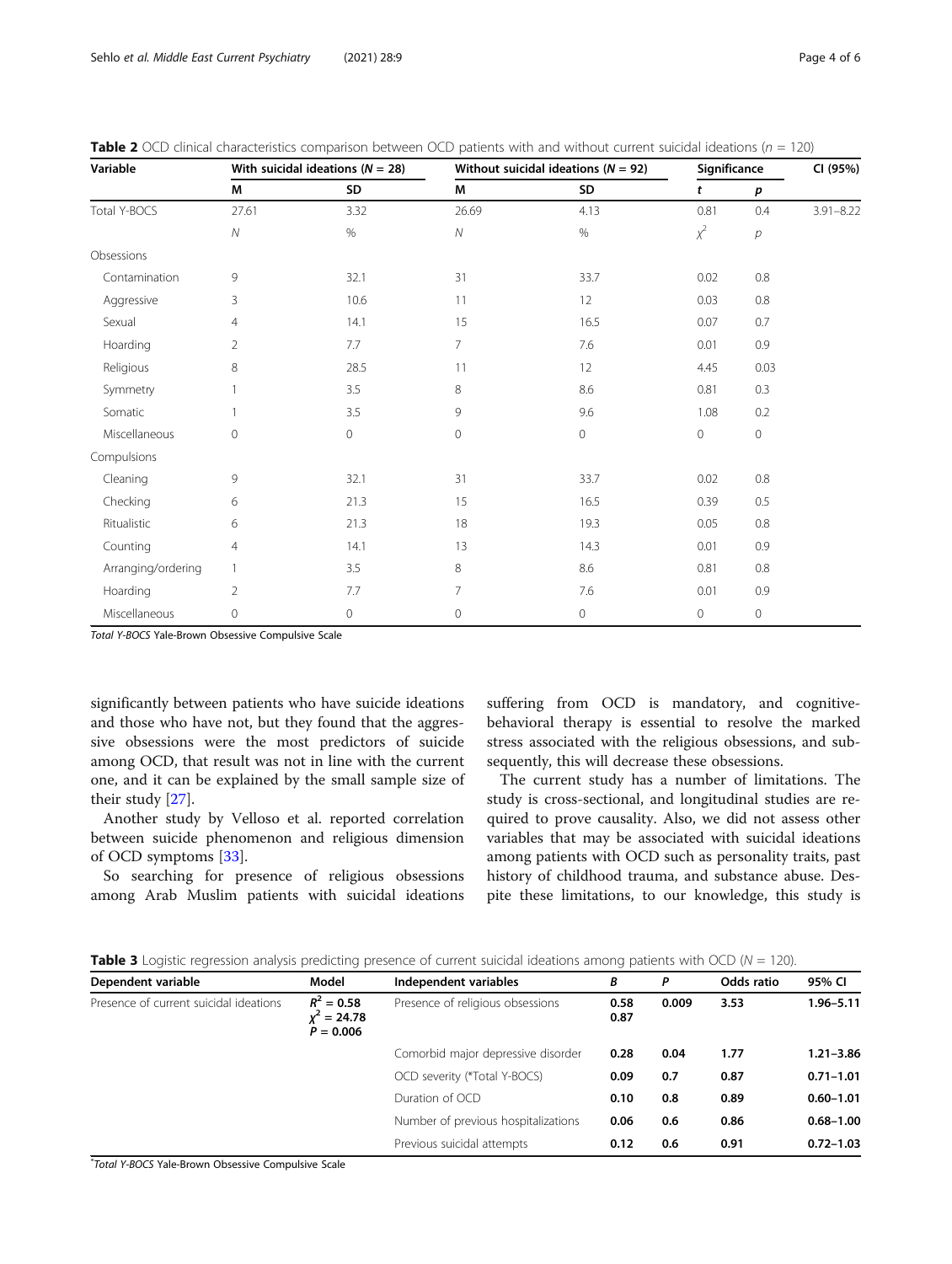<span id="page-4-0"></span>one of the few studies that has evaluated the relationship of religious obsessions and suicidal ideations among Egyptian Muslim population suffering from OCD.

#### Conclusion

In the present study, presence of religious obsessions and comorbid major depressive disorder was found to be significant predictors for the current suicidal ideations in Egyptian patients with OCD. Presence of religious obsessions was the strongest predictor for the current suicidal ideations in those patients. These factors should be considered in the treatment regimen and resolving the marked stress associated with the presence of religious obsessions and subsequently increased risk for suicidal behavior is mandatory.

#### Acknowledgements

The authors would like to thank all participants in the study.

#### Authors' contributions

MS: concept and design. MS, UY, and HG: data collection and interpretation of the data, writing of the draft. All authors read and approved the study.

#### Funding

None

#### Availability of data and materials

All data generated or analyzed during this study are included in this published article.

#### Ethics approval and consent to participate

After complete description of the study to the subjects, informed consent was obtained. The ethical approval was obtained from the research ethics committee of the faculty of medicine, Zagazig University, under number 6486.

#### Consent for publication

Not applicable

#### Competing interests

The authors declare no conflict of interest.

#### Received: 8 December 2020 Accepted: 18 January 2021 Published online: 10 February 2021

#### References

- 1. Bertolote JM, Fleischmann A, De Leo D, Bolhari J, Botega N, De Silva D, Tran Thi Thanh H, Phillips M, Schlebusch L, Varnik A, Vijayakumar L, Wasserman D (2005) Suicide attempts, plans, and ideation in culturally diverse sites: the WHO SUPRE-MISS community survey. Psychol Med 35:1457–1465
- 2. Nock MK, Borges G, Bromet EJ et al (2008) Cross-national prevalence and risk factors for suicidal ideation, plans and attempts. Br J Psychiatry 192:98– 105
- 3. O'Carroll PW, Berman AL, Maris RW, Moscicki EK, Tanney BL, Silverman MM (1996) Beyond the Tower of Babel: a nomenclature for suicidology. Suicide Life Threat Behav 26:237–252
- 4. Khan A, Leventhal RM, Khan S, Brown WA (2002) Suicide risk in patients with anxiety disorders: a meta-analysis of the FDA database. J Affect Disord 68:183–190
- 5. Murray C, Lopez A (1996) Global health statistics: a compendium of incidence, prevalence, and mortality estimates for over 200 conditions. Harvard University Press, Cambridge
- 6. Gururaj GP, Math SB, Reddy JY, Chandrashekar CR (2008) Family burden, quality of life and disability in obsessive compulsive disorder: an Indian perspective. J Postgrad Med 54:91–97
- 7. Mortiz S (2008) A review on quality of life and depression in obsessivecompulsive disorder. CNS Spectr 13:16–22
- 8. Niederauer KG, Braga DT, Souza FP, Meyer E, Cordioli AV (2007) Quality of life in individuals with obsessive-compulsive disorder: a review. Rev Bras Psiquiatr 29:271–278
- 9. Kamath P, Reddy YC, Kandavel T (2007) Suicidal behavior in obsessivecompulsive disorder. J Clin Psychiatry 68:1741–1750
- 10. Torres AR, Prince MJ, Bebbington PE, Bhugra D, Brugha TS, Farrell M, Jenkins R, Lewis G, Meltzer H, Singleton N (2006) Obsessive-compulsive disorder: prevalence, comorbidity, impact, and help-seeking in the British National Psychiatric Morbidity Survey of 2000. Am J Psychiatry 163:1978–1985
- 11. Gentil AF, de Mathis MA, Torresan RC, Diniz JB, Alvarenga P, do Rosario MC, Cordioli AV, Torres AR, Miguel EC (2009) Alcohol use disorders in patients with obsessive-compulsive disorder: the importance of appropriate dualdiagnosis. Drug Alcohol Depend 100:173–177
- 12. Gershon ES (2007) Genes and environment in suicidality. Am J Psychiatry 164:1460–1461
- 13. Joiner TE Jr, Ster RA, Brown G, Beck AT, Pettit JW, Rudd MD (2003) Worstpoint suicidal plans: a dimension suicidality predictive of past suicide attempts and eventual death by suicide. Behav Res Ther 41:1469–1480
- 14. First MB, Spitzer RL, Gibbon M, Williams JBW (1997) Structured clinical interview for DSM-IV Axis I Disorders-Clinical Version (SCID-CV). American Psychiatric Publishing, Inc, Washington
- 15. Frost RO, Steketee G, Krause MS, Trepanier KL (1995) The relationship of the Yale-Brown Obsessive Compulsive Scale (Y-BOCS) to other measures of obsessive compulsive symptoms in a nonclinical population. J Pers Assess 65:158–168
- 16. Goodman WK, Price LH, Rasmussen SA, Mazure C (1989) The Yale-Brown Obsessive Compulsive Scale. II: validity. Arch Gen Psychiatry 46:1012–1016
- 17. Goodman WK, Price LH, Rasmussen SA, Mazure C, Fleischmann RL, Hill CL, Heninger GR, Charney DS (1989) The Yale-Brown Obsessive Compulsive Scale. I: development, use, and reliability. Arch Gen Psychiatry 46:1006–1011
- 18. Beck AT, Kovacs M, Weissman A (1979) Assessment of suicidal intension: the Scale for Suicide Ideation. J Consult Clin Psychol 47:343–352
- 19. Beck AT, Steer RA, Beck JS, Newman CF (1993) Hopelessness, depression, suicidal ideation, and clinical diagnosis of depression. Suicide Life Threat Behav 23:139–145
- 20. Socero TP, Melartin TK, Rytsala HJ, Leskela US, Lestela-Mielonen PS, Isometsa ET (2003) Suicidal ideation and attempts among psychiatric patients with major depressive disorder. J Clin Psychiatry 64:1094–1100
- 21. Chaudhary R, Kumar P, Mishra BP (2016) Depression and risk of suicide in patients with obsessive-compulsive disorder: a hospital-based study. Ind Psychiatry J 25(2):166–170
- 22. Breet E, Kidd M, McGregor NW, Stein DJ, Lochner C (2019) Suicide ideation and attempts in obsessive-compulsive disorder. Ann Clin Psychiatry 31(3): 192–199
- 23. Tukel R, Meteris H, Koyuncu A, Tecer A, Yazici O (2006) The clinical impact of mood disorder comorbidity on obsessive-compulsive disorder. Eur Arch Psychiatry Clin Neurosci 256:240–245
- 24. Denys D, Tenney N, vanMegen HJ, de Geus F, Westenberg HG (2004) Axis I and II comorbidity in a large sample of patients with obsessive-compulsive disorder. J Affect Disord 80:155–162
- 25. Nestadt G, Di CZ, Riddle MA, Grados MA, Greenberg BD, Fyer AJ, McCracken JT, Rauch SL, Murphy DL, Rasmussen SA, Cullen B, Pinto A, Knowles JA, Piacentini J, Pauls DL, Bienvenu OJ, Wang Y, Liang KY, Samuels JF, Bandeen Roche K (2009) Obsessive-compulsive disorder: subclassification based on co-morbidity. Psychol Med 39(9):1491–1501
- 26. Alonso P, Segalas C, Real E, Pertusa A, Labad J, Jimenez-Murcia S, Jaurrieta N, Bueno B, Vallejo J, Menchon JM (2010) Suicide in patients treated for obsessive-compulsive: a prospective follow up study. J Affect Disord 124: 300–308
- 27. Balci V, Sevincok L (2010) Suicidal ideation in patients with obsessivecompulsive disorder. Psychiatry Res 175:104–108
- 28. Apter A, Horesh N, Gothelf D, Zalsman G, Erlich Z, Soreni N, Weizman A (2003) Depression and suicidal behavior in adolescents inpatients with obsessive-compulsive disorder. J Affect Disord 75:181–189
- 29. Bernard L (1994) The shaping of the modern Middle East. Oxford University Press, New York
- 30. Nagy N, El-Serafi D, Elrassas H, Abdeen M, Mohamed D (2020) Impulsivity, hostility and suicidality in patients diagnosed with obsessive compulsive disorder, Int J Psychiatry Clin Pract. 24(3):284–292
- 31. Torres AR, Ramos-Cerqueira AT, Ferrao YA, Fontenelle LF, do Roario MC, Miguel EC (2011) Suicidality in obsessive-compulsive disorder: prevalence